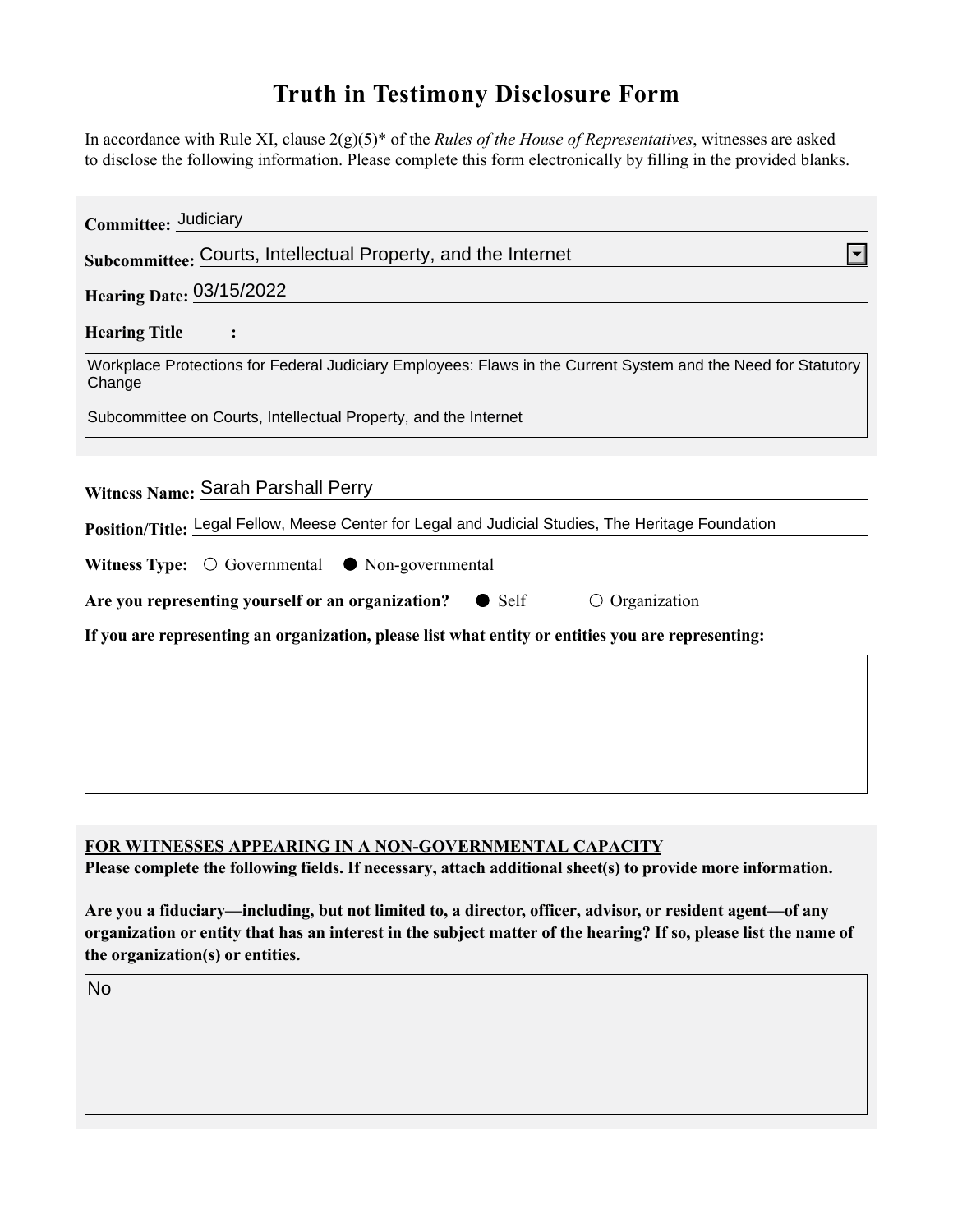**Please list any federal grants or contracts (including subgrants or subcontracts) related to the hearing's subject matter that you, the organization(s) you represent, or entities for which you serve as a fiduciary have received in the past thirty-six months from the date of the hearing. Include the source and amount of each grant or contract.** 

None

**Please list any contracts, grants, or payments originating with a foreign government and related to the hearing's subject that you, the organization(s) you represent, or entities for which you serve as a fiduciary have received in the past thirty-six months from the date of the hearing. Include the amount and country of origin of each contract or payment.** 

None

## **Please complete the following fields. If necessary, attach additional sheet(s) to provide more information.**

 $\exists$  I have attached a written statement of proposed testimony.

 $\subseteq$  I have attached my curriculum vitae or biography.

**\***Rule XI, clause 2(g)(5), of the U.S. House of Representatives provides:

(5)(A) Each committee shall, to the greatest extent practicable, require witnesses who appear before it to submit in advance written statements of proposed testimony and to limit their initial presentations to the committee to brief summaries thereof.

(B) In the case of a witness appearing in a non-governmental capacity, a written statement of proposed testimony shall include— (i) a curriculum vitae; (ii) a disclosure of any Federal grants or contracts, or contracts, grants, or payments originating with a foreign government, received during the past 36 months by the witness or by an entity represented by the witness and related to the subject matter of the hearing; and (iii) a disclosure of whether the witness is a fiduciary (including, but not limited to, a director, officer, advisor, or resident agent) of any organization or entity that has an interest in the subject matter of the hearing.

(C) The disclosure referred to in subdivision (B)(iii) shall include— (i) the amount and source of each Federal grant (or subgrant thereof) or contract (or subcontract thereof) related to the subject matter of the hearing; and (ii) the amount and country of origin of any payment or contract related to the subject matter of the hearing originating with a foreign government.

(D) Such statements, with appropriate redactions to protect the privacy or security of the witness, shall be made publicly available in electronic form 24 hours before the witness appears to the extent practicable, but not later than one day after the witness appears.

**Judiciary**